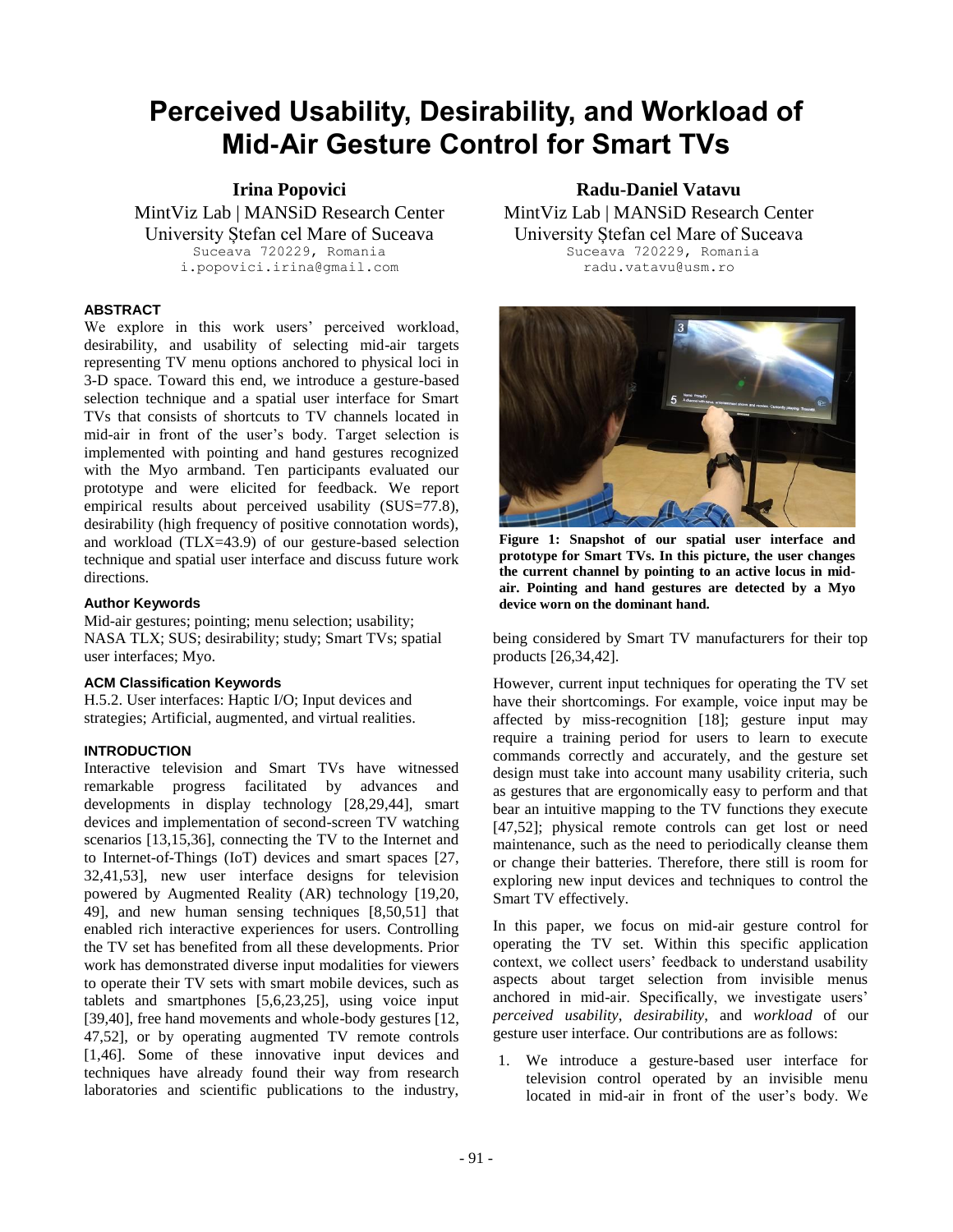present the technical implementation of our prototype (Figure 1) using the Myo armband [24].

2. We present empirical results from a user study with N=10 participants conducted to understand the perceived usability, desirability, and workload of our midair gesture user interface. Our findings reveal a good level of perceived usability ( $SUS = 77.8$ ), many positive appreciations and feedback, such as a system that is *easy to use*, *friendly*, and *intuitive* (reflected in the 84 words selected by our participants with the Microsoft Desirability Toolkit), but also high physical demand (NASA TLX =  $64$  on the 100 scale).

# **RELATED WORK**

In this section, we present an overview of previous work on mid-air user interfaces, including gesture-based input, and discuss interactive prototypes that used the Myo armband, while focusing on applications for Smart TVs.

# **Gesture Input with the Myo Armband**

The Myo armband is a wearable gesture input device that reports the electrical activity of forearm muscles and hand orientation and acceleration. With the embedded 9-axis IMU, Myo can be used to recognize 3-D gestures in midair, while the electromyography measurements (EMG) at forearm level are used to detect hand poses and gestures. The default setup of Myo can recognize five gesture types: *double tap*, *fingers spread*, *wave right*, *wave left*, and *fist*; see Thalmic Labs [24].

Myo has found applications in a variety of domains, ranging from healthcare [22,33,43] to virtual and augmented reality [33,45] and gesture user interfaces [11,21]. In healthcare, for instance, one immediate use of Myo is to collect patient data. In this direction, Koskimäki *et al*. [22] developed "MyoGym," an application for monitoring user activity during training. MyoGym was validated with a controlled user study that evaluated 10 participants performing 30 gym exercises. Another use for Myo in healthcare has been to record and report electromyography readings as an alternative to expensive clinical equipment. The system developed by Tabor *et al*. [43] implemented EMG recording and analysis to help patients train their muscles to accommodate easier to prosthetics. Training was achieved with a survival style game, "The Falling of Momo," where the user had to navigate a monkey on moving platforms and avoid dangers along the way. To make the monkey advance, muscle activation was required, sensed through Myo's array of electrodes. The assistive system developed by Munroe *et al*. [33] for children with cerebral palsy also employed a computer game: children performed squeeze gestures on objects displayed on AR glasses. Other applications of Myo include virtual reality or enhancing human performance. For example, Tsai *et al*. [45] preferred the Myo armband for their virtual reality system over other gesture input devices, such as Leap Motion [17], as Myo proved more flexible in terms of the input space in which users performed gestures.

Dalmazzo *et al*. [11] used Myo to record the electrical activity exerted by the left hand of a user playing the violin. Based on data from Myo, machine learning models were implemented to help users learn and perfect their violin playing skills.

Kerber *et al*. [21] conducted an experiment to evaluate the recognition accuracy of the five default gestures provided by Myo's software development kit, which was reported at 68%. The authors proposed an improved recognition algorithm and extended the original set to a total of 40 gestures, for which they reported a recognition accuracy rate of 95% [21].

# **Gesture User Interfaces for Smart TVs**

Gesture-based user interfaces for controlling the TV set proposed in prior work addressed a wide range of TV functions to control, from standard tasks, such as changing channels and adjusting the audio volume [47,52] to operating complex functions specific to multi-screen television systems [46,49].

Bailly *et al*. [1] observed that users perform yaw and pitch movements naturally when operating the TV remote control and re-purposed such movements into actual commands with their "gesture-aware" remote control. Other studies also focused on enhancing or even replacing the standard TV remote. Devices such as the Wii Nintendo remote [46, 47,49], the Microsoft Kinect sensor [47,50], or the Leap Motion controller [51] have been examined to design new, augmented TV remotes that can sense users' actions, gesture commands included. For example, the "RemoteTouch" system of Choi *et al*. [9] employed a touchpad; Vatavu [48,49] used the Wii remote control; and the elicitation study of Zaiţi *et al*. [52,54] reported users' preferences for mid-air hand gestures performed with the Leap Motion controller.

New user interfaces and input devices have been proposed for multi-screen television [48,49]. For example, the Nintendo Wii controller was re-purposed for detecting pointing movements and recognizing motion gestures to enable users to control multiple TV screens [49]. Plaumann *et al*. [38] examined mid-air interactions for multiple users to control the TV at once. Results showed that gestures performed by multiple users may cause system contradictions that, when handled improperly, lead to suboptimal user experience.

# **A MID-AIR GESTURE USER INTERFACE FOR TV**

We designed and implemented a gesture-based user interface for controlling a Smart TV using the Myo armband [24].

# **Apparatus and Development Tools**

The user interface was implemented using HTML 5, CSS 3, and JavaScript 1.7, and was tested under Google Chrome (v66.0.3359.139) on a laptop PC connected to a large, 55 inch Smart TV (Samsung UE55D). The communication between the user interface running in the web browser and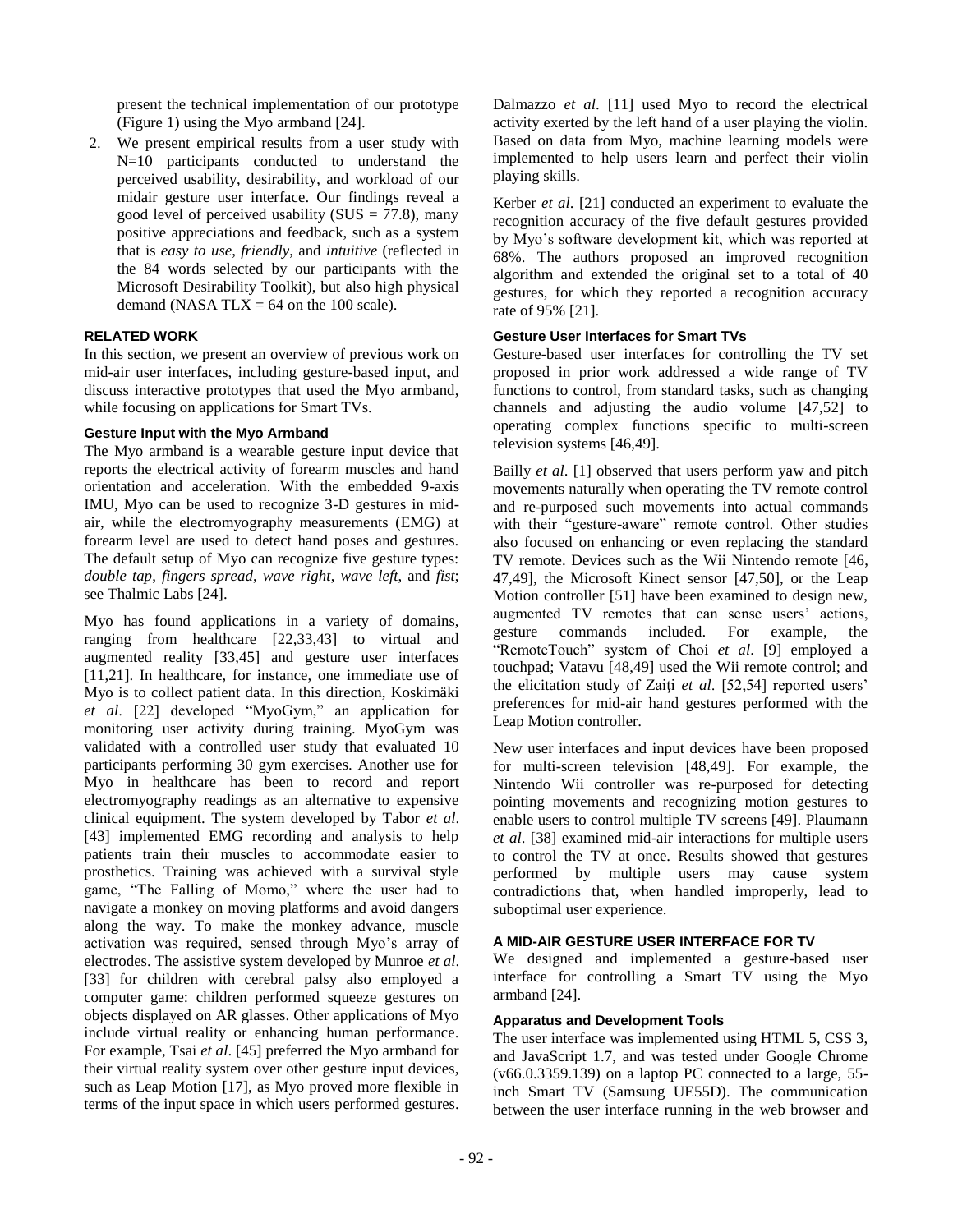the Myo armband was implemented with Myo's JavaScript SDK available to developers from the Myo web page [24]. For the purposes of our evaluation to collect user feedback for our gesture-based user interface, we simulated television control by playing video content streamed from YouTube using HTML 5 controls and JavaScript API.

### **User Interface Design and Implementation**

Our interface enables control of TV channels by detecting pointing and hand gestures. Pointing is performed to physical loci in mid-air that constitute an invisible menu of TV channels located in front of the user's body. For our study, we designed the spatial menu with nine options or shortcuts to TV channels, which we positioned in space following a  $3\times3$  matrix-like arrangement. The number of channels was informed by the upper limit of Miller's "magical" number 7 ± 2 that reflects "*the span of absolute judgment and the span of immediate memory [that] impose severe limitations on the amount of information that we are able to receive, process, and remember*"; see Miller [31]. The matrix arrangement was chosen to mimic the placement of numerical keys on familiar devices, such as TV remote controls or the T9 keyboard. Channel locations were registered before the experiment.

The user interface shown on the TV screen displays the current channel in the top left corner. To implement selection of a new channel, we required two interactive gestures, for which we chose Myo's *double tap* and *fist* due to their ease of execution; see Figure 2 for visual illustrations of these gestures. When the user performs the *double-tap* gesture, the "search for channels" mode becomes active. In search mode, the orientation of the hand in front of the body is used to locate channels mapped to physical loci in space. The closest channel in 3-D is identified and relevant information is displayed at the bottom part of the TV screen: the channel's number, name, and a short description of its contents; see Figure 1. Performing the *fist* gesture confirms the selection.

# **Pointing with the Myo Armband**

Myo reports its orientation in the form of a unit quaternion  $q_t = (w_t, x_t, y_t, z_t) \in [0,1]^4$ . To use Myo in pointing mode, quaternions need to be corrected by applying an offset with respect to a known, fixed location in space. The offset *qoffset = (woffset, xoffset, yoffset, zoffset)* is user-dependent and we determined it during a short calibration phase by asking each user to point their arm towards the TV. To apply the offset, the quaternion  $q_t$  reported by Myo at time  $t$  is multiplied with  $q_{offset}$ , which corresponds to the rotation  $q_r =$  $(w_r, x_r, y_r, z_r)$  between  $q_t$  and  $q_{offset}$ , as follows:<sup>1</sup>



**Figure 2: The two Myo gestures [24] used in our prototype:**  *double-tap* **(left) and the** *fist* **gesture (right).**

$$
w_r = w_{offset} \cdot w_t - x_{offset} \cdot x_t - y_{offset} \cdot y_t - z_{offset} \cdot z_t
$$
  
\n
$$
x_r = w_{offset} \cdot x_t + x_{offset} \cdot w_t + y_{offset} \cdot z_t - z_{offset} \cdot y_t
$$
  
\n
$$
y_r = w_{offset} \cdot y_t - x_{offset} \cdot z_t + y_{offset} \cdot w_t + z_{offset} \cdot x_t
$$
  
\n
$$
z_r = w_{offset} \cdot z_t + x_{offset} \cdot y_t - y_{offset} \cdot x_t + z_{offset} \cdot w_t
$$
  
\n(1)

While in search mode, the orientation of the hand is used to identify the most likely channel in 3-D to which the user is pointing. To this end, we compute a measure of distance between the orientation of the hand (*qhand*) and the quaternion corresponding to a given channel location/orientation in space (*qch*) using the following formula [16]:

$$
d(q_{hand}, q_{ch}) = 1 - \langle q_{hand}, q_{ch} \rangle^2 \tag{2}
$$

where  $\langle q_{\text{hand}} | q_{\text{ch}} \rangle$  denotes the inner product:

 $\langle$  *Q*<sub>hand</sub>, *q*<sub>ch</sub>  $\rangle$  = *w*<sub>hand</sub> • *w*<sub>ch</sub> + *x*<sub>hand</sub> • *x*<sub>ch</sub> + *y*<sub>hand</sub> • *y*<sub>ch</sub> + *z*<sub>hand</sub> • *z*<sub>ch</sub>

The result is converted to an angle measurement:

$$
\theta(q_{hand}, q_{ch}) = a cos (1 - 2 (1 -  $q_{hand}, q_{ch} >^2)$ ) (3)
$$

The following pseudocode describes the Nearest-Neighbor classification algorithm that we use to identify the TV channel pointed by the user in search mode. The pseudocode assumes that qchannels[..] represents an array of quaternions corresponding to the orientations of the TV channels in the vertical plane in front of the user's body, while *q* describes the orientation of the hand at time *t*.

function findChannelPointedByHand(Quaternion q): minimum = maxfloat selectedChannel = na for i, channels,  $i == 1$ : d = quaternionDistance(q, qchannels[i]) if d < minimum: minimum = d selectedChannel = qchannels[i] endif endfor return (selectedChannel)

l <sup>1</sup>See

[https://developer.thalmic.com/docs/api\\_reference/platform/classm](https://developer.thalmic.com/docs/api_reference/platform/classmyo_%201_1_quaternion.html) [yo\\_ 1\\_1\\_quaternion.html](https://developer.thalmic.com/docs/api_reference/platform/classmyo_%201_1_quaternion.html) for details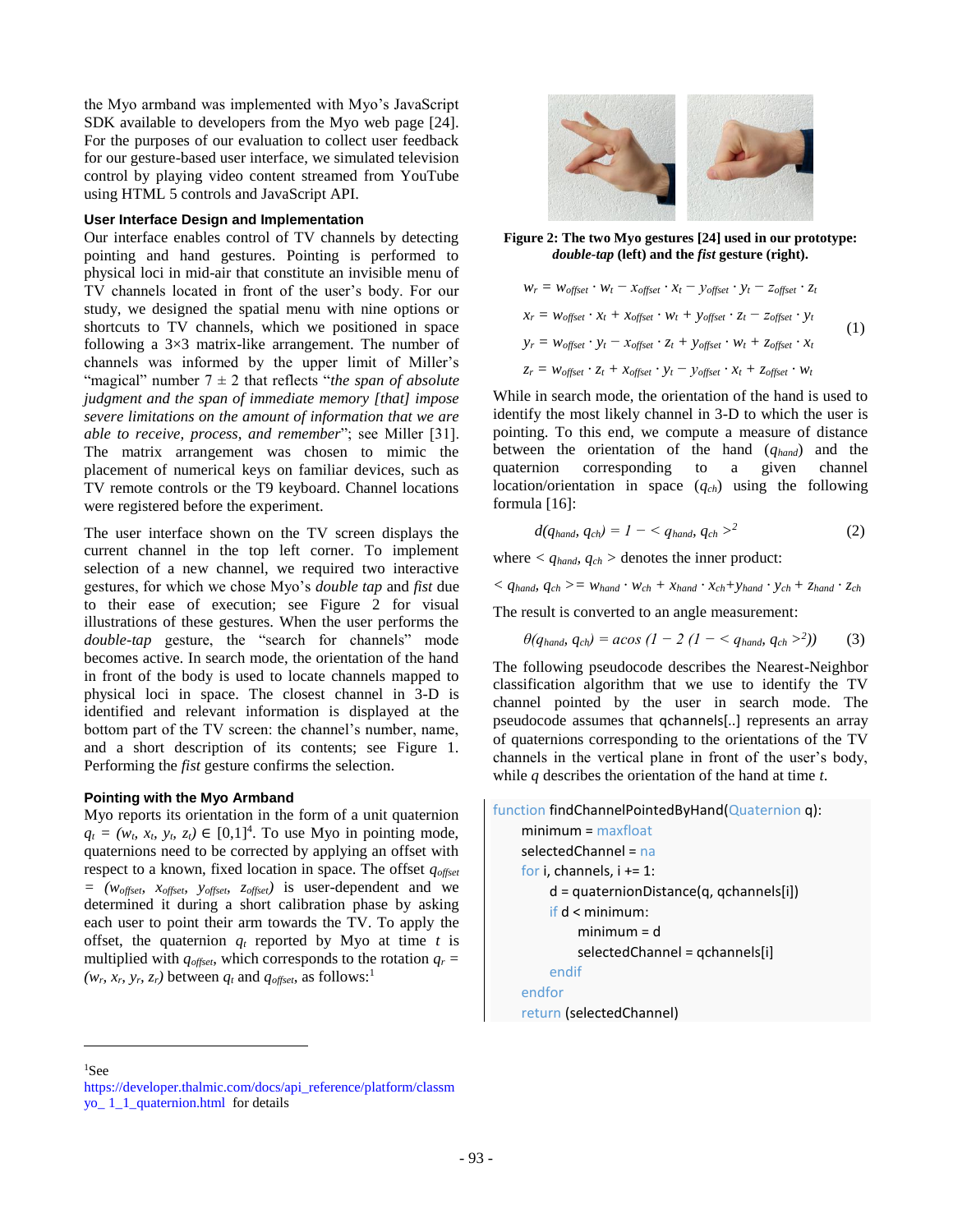# **USER STUDY**

We conducted a controlled experiment to understand the perceived usability, desirability, and workload of our midair gesture-based user interface for Smart TVs.

#### **Participants**

Ten (10) participants (5 male, 5 female) volunteered for the experiment, ages between 22 and 28 years old (M=24.6, SD=2.3 years). Nine participants were right handed. Participants reported spending on average 2.4 hours on a daily basis (SD=0.95 hours) watching TV or streaming online videos.

#### **Task**

The experiment started with an accommodation phase, during which participants followed a tutorial on how to use Myo and practiced the *double tap* and *fist* gestures. The next step consisted in trying out our prototype, accommodating to the user interface and the matrix-like arrangement of TV channels in mid-air. Once participants were confident about their performance, they were asked to change channels by following the instructions of the experimenter, e.g., "*Please change the TV channel to channel #7.*" The order of channels was randomized across participants. At the end of the experiment, participants were asked to fill in a questionnaire with demographic information, take a NASA TLX test [35] using an on-line version, $^{2}$  fill in the SUS questionnaire [7], and select as many words as they wished from a Microsoft Desirability Toolkit sheet [4] to describe their experience with our gesture-based spatial user interface for Smart TVs.

#### **RESULTS**

In this section, we report our participants' subjective perceptions regarding usability, desirability, and workload.

#### **Usability**

The SUS tool [7] consists of ten 5-point Likert scale questions, for which the answers are aggregated into a score from 0 to 100, with 100 denoting a perfect usability result. The average SUS score for our prototype was  $77.8$  (SE = 5.3).<sup>3</sup> Based on prior work that analyzed the distribution of SUS scores [2,3], our result is above average near the "good" threshold of 70 suggested by Bangor *et al*. [2] and it falls inside the "high acceptability" range, according to the scale of Bangor *et al*. [3]. As participants experienced problems with their gestures not always detected by Myo, we have reasons to believe that the SUS score is likely to increase with more accurate recognition algorithms [21].

#### **Desirability**

 $\overline{\phantom{a}}$ 

Our participants selected an average of 8.4 words ( $SE =$ 1.4) from the Microsoft Desirability Toolkit sheets [4] to describe their experience with our prototype.



**Figure 3: Word cloud generated using the 84 words selected by our participants with the Microsoft Desirability Toolkit [4] to describe their experience with our prototype.** *Note***: world cloud generated with** https://worditout.com**.**

Figure 3 shows a word cloud generated using all the 84 words selected by our participants. We found that the words with the highest frequency were positive, such as *easy to use* (frequency  $= 6$ , more than half of the participants considered the user interface to be easy to use), *friendly* (f=5), *attractive* (f=5), *satisfying* (f=4), *intuitive* (f=4), *creative* (f=4), and *innovative* (f=4).

## **Perceived Workload**

The NASA TLX test measures the subjective rating of perceived workload on a scale from 1 (low perceived workload) to 100 (high workload) along six dimensions: mental demand, physical demand, temporal demand, performance, effort, and frustration. Figure 4 shows the perceived workload, averaged across all participants, for each dimension.

The mental demand scale reports on the amount of cognitive effort required to use our prototype. Results showed a mental demand of 42 (SE=6.8), showing a medium level of cognitive effort to locate and select TV channels in space. This result is explained by the fact that channels were arranged in a matrix-like structure, easy to visualize and operate in space. Also, the experiment included an accommodation phase, during which participants practiced Myo gestures and selected TV channels. We estimate the value of the mental demand to decrease with further practice.

Physical demand measures the amount of physical effort required to use our prototype, for which we found an average value of 64 (SE=7.2). This high level of physical demand is a direct effect of using the Myo armband in our prototype, which required firm gestures to deliver accurate recognition results from electromyography measurements. As reported by Kerber *et al*. [21], the standard gesture recognition algorithm delivered with the Myo's software development kit [24] has an accuracy rate of just 68%. Therefore, there were times when our participants had to perform a gesture repeatedly until it was detected. We believe that this aspect affected the perceived level of physical demand. This result was complemented by a

<sup>2</sup><http://www.keithv.com/software/nasatlx/>

<sup>3</sup>We report standard error values (SE) instead of the standard deviation of the sample (SD) to show how far our sample mean, 77.8 in this case, is likely to be from the population mean.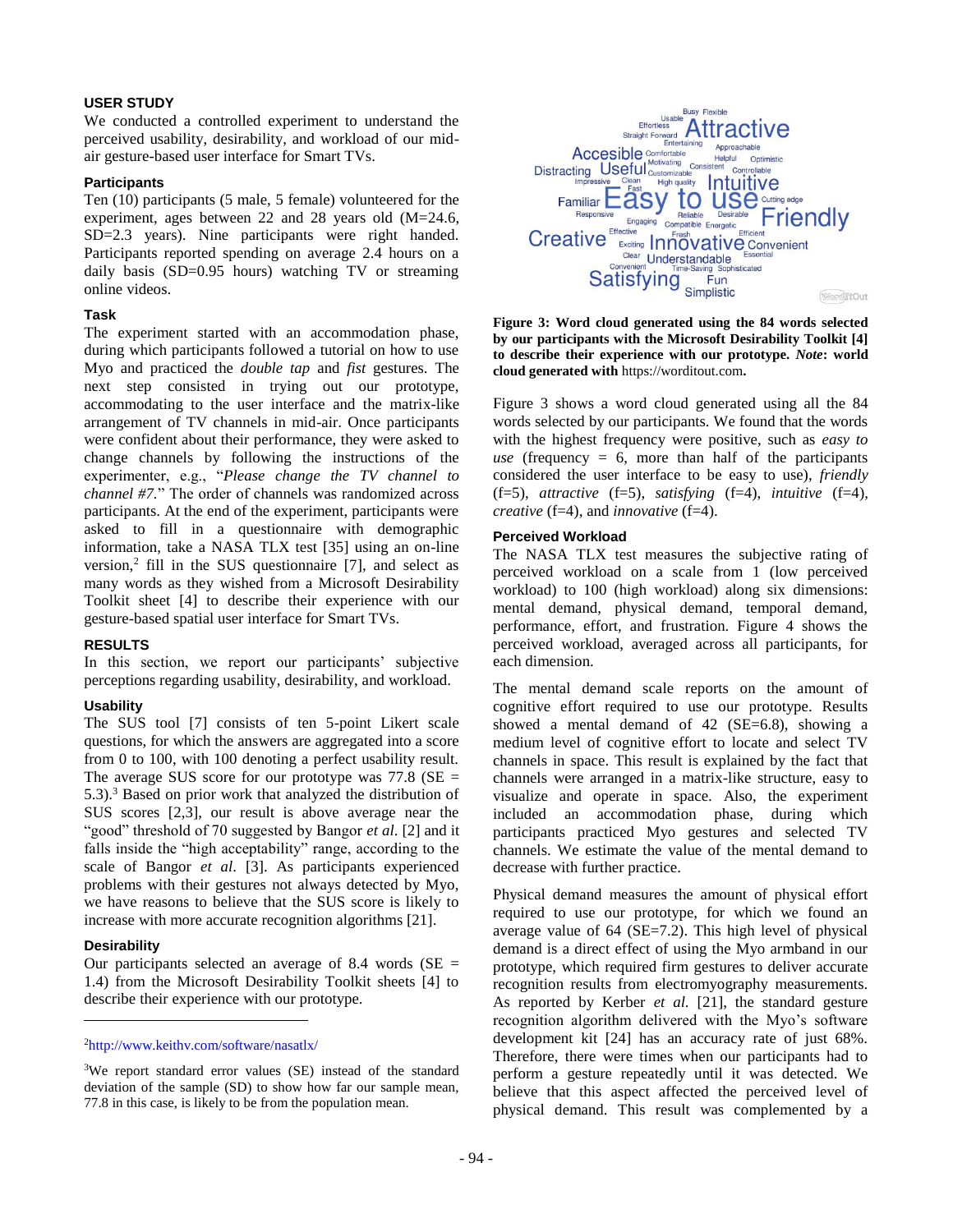

**Figure 4: Mean results for each dimension of the NASA TLX test.** *Note***: error bars show 95% CIs.**

frustration level of 29.5 (SE=7.2) and a perceived effort of 43.5 ( $SE=4.3$ ) – the effort scale indicates how hard participants had to work on both mental and physical levels to accomplish the tasks of the experiment.

Temporal demand evaluates the pressure that participants felt during the experiment. On average, temporal demand was 41 (SE=4.1). During the experiment, participants were asked to change channels as fast as possible to stimulate performance. Thus, the NASA TLX test reflected the pressure induced by the experimental setup, which we expect to be much less during normal everyday use. As participants had to perform firm gestures for proper recognition, this fact led to the perception of high effort.

The performance scale measures how successful participants thought they were with our prototype. Overall, our participants scored an average of 34.5 (SE=7.4). The reason for a low perceived performance may be due to Myo not detecting hand gestures from time to time.

## **CONCLUSION AND FUTURE WORK**

l

We presented empirical results on the perceived usability, desirability, and workload of a gesture-based user interface for Smart TVs consisting in pointing to active loci in midair. The magnitude of the SUS usability measure and the high frequency of positive words (the Microsoft Desirability Toolkit) employed by participants to describe their experience with our prototype showed good usability and high desirability, despite medium to high workload indicated by the TLX test.

These results recommend future work directions. Firstly, our sample of participants was too small to run statistical tests,<sup>4</sup> such as to understand the effect of gender or spatial orientation skills on user performance. Secondly, other gesture sensing devices might alleviate the problems of Myo not detecting gestures effectively. Examples include the Microsoft Kinect sensor [30,47,50], the Leap Motion controller [17,52,54], or wearable devices, such as

smartwatches [10], smart rings [14], or networks or body sensors [37]. Another direction of interesting work is understanding users' preferences for customization of midair menus for Smart TVs with both custom gestures and custom channel locations in 3-D space.

# **ACKNOWLEDGEMENTS**

This work was supported by project no. 101BM/2017 funded by UEFISCDI, Romania and WBI, Belgium.

#### **REFERENCES**

- 1. Gilles Bailly, Dong-Bach Vo, Eric Lecolinet, and Yves Guiard. 2011. Gesture-aware Remote Controls: Guidelines and Interaction Technique. *In Proceedings of the 13th International Conference on Multimodal Interfaces (ICMI '11).* ACM, New York, NY, USA, 263–270. https://doi.org/10.1145/2070481.2070530
- 2. Aaron Bangor, Philip Kortum, and James Miller. 2009. Determining What Individual SUS Scores Mean: Adding an Adjective Rating Scale. *J. Usability Studies* 4, 3 (May 2009), 114–123. http://dl.acm.org/citation.cfm?id=2835587.2835589
- 3. Aaron Bangor, Philip T. Kortum, and James T. Miller. 2008. An Empirical Evaluation of the System Usability Scale. *International Journal of Human-Computer Interaction* 24, 6(2008), 574–594. https://doi.org/10.1080/10447310802205776
- 4. Joey Benedek and Trish Miner. 2002. Measuring Desirability: New methods for evaluating desirability in a usability lab setting. (2002). http://www.microsoft.com/usability/uepostings/desirabil itytoolkit.doc
- 5. Regina Bernhaupt and Michael M. Pirker. 2014. User Interface Guidelines for the Control of Interactive Television Systems via Smart Phone Applications. *Behav. Inf. Technol*. 33, 8 (Aug. 2014), 784–799. https://doi.org/10.1080/0144929X.2013.810782
- 6. Jan Bobeth, Johann Schrammel, Stephanie Deutsch, Michael Klein, Mario Drobics, Christina Hochleitner, and Manfred Tscheligi. 2014. Tablet, Gestures, Remote Control?: Influence of Age on Performance and User Experience with iTV Applications. In *Proceedings of the ACM International Conference on Interactive Experiences for TV and Online Video (TVX '14).* ACM, New York, NY, USA, 139–146. https://doi.org/10.1145/2602299.2602315
- 7. John Brooke. 1996. *SUS-A quick and dirty usability scale. Usability evaluation in industry*. CRC Press. https://www.crcpress.com/product/isbn/9780748404605
- 8. Andy Brown, Rhia Jones, Mike Crabb, James Sandford, Matthew Brooks, Mike Armstrong, and Caroline Jay. 2015. Dynamic Subtitles: The User Experience. In *Proceedings of the ACM International Conference on Interactive Experiences for TV and Online Video (TVX '15)*. ACM, New York, NY, USA, 103–112. https://doi.org/10.1145/2745197.2745204

<sup>4</sup> For example, it would have been interesting to contrast the performance of men and women with our user interface, or of different groups of participants with different spatial orientation skills, but the power of the t-test was estimated at about 20% for a δ -level of 0.8.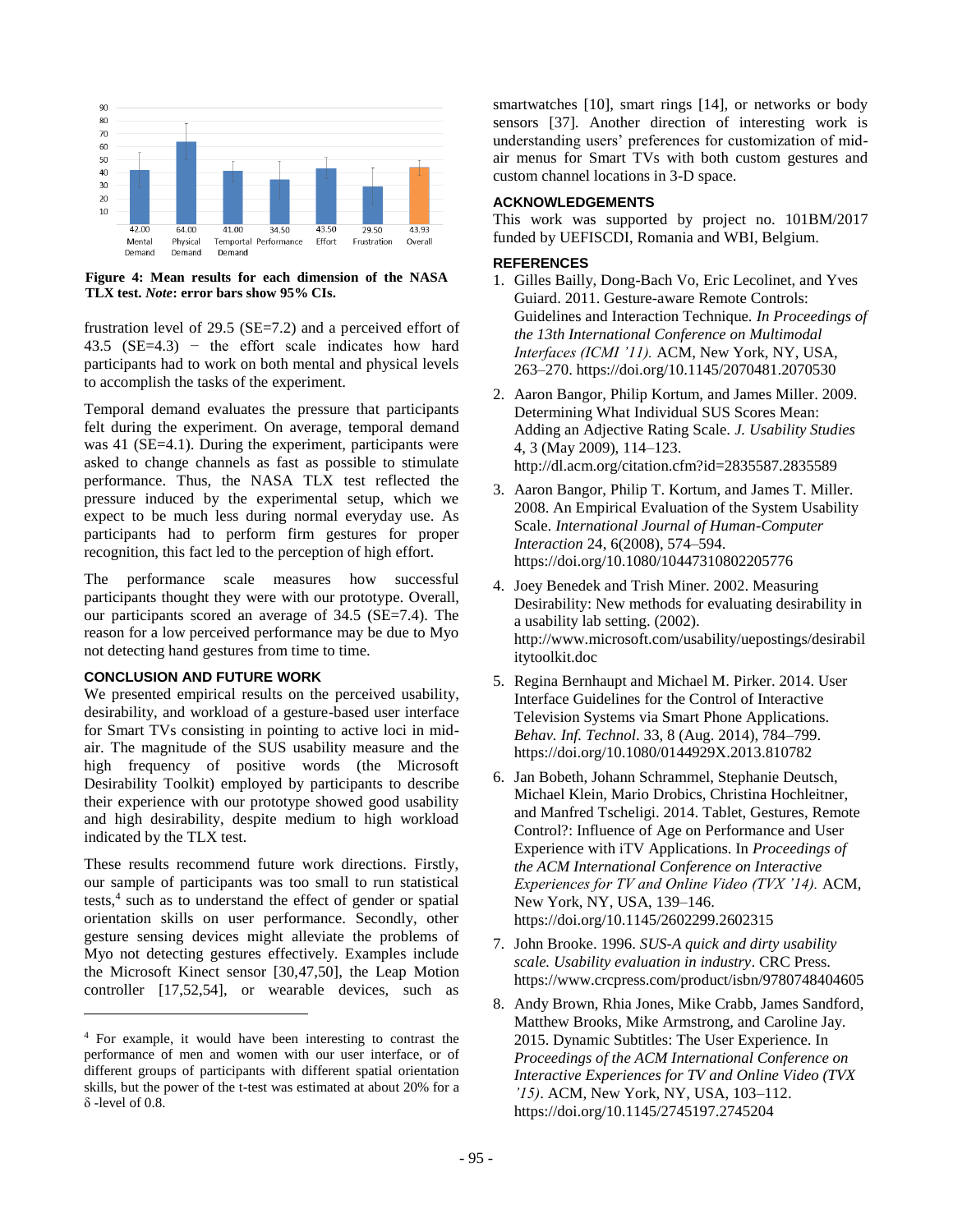- 9. Sangwon Choi, Jaehyun Han, Geehyuk Lee, Narae Lee, and Woohun Lee. 2011. RemoteTouch: Touch-screenlike Interaction in the Tv Viewing Environment. In *Proceedings of the SIGCHI Conference on Human Factors in Computing Systems (CHI '11)*. ACM, New York, NY, USA, 393–402. https://doi.org/10.1145/1978942.1978999
- 10.Petru-Vasile Cioată and Radu-Daniel Vatavu. 2018. In Tandem: Exploring Interactive Opportunities for Dual Input and Output on Two Smartwatches. In *Proceedings of the 23rd International Conference on Intelligent User Interfaces Companion (IUI '18 Companion)*. ACM, New York, NY, USA, Article 60, 2 pages. https://doi.org/10.1145/3180308.3180369
- 11.David Dalmazzo and Rafael Ramirez. 2017. Air Violin: A Machine Learning Approach to Fingering Gesture Recognition. In *Proceedings of the 1st ACM SIGCHI International Workshop on Multimodal Interaction for Education (MIE 2017).* ACM, New York, NY, USA, 63–66. https://doi.org/10.1145/3139513.3139526
- 12.Nem Khan Dim, Chaklam Silpasuwanchai, Sayan Sarcar, and Xiangshi Ren. 2016. Designing Mid-Air TV Gestures for Blind People Using User-and Choice-Based Elicitation Approaches. In *Proceedings of the 2016 ACM Conference on Designing Interactive Systems (DIS '16)*. ACM, New York, NY, USA, 204– 214. https://doi.org/10.1145/2901790.2901834
- 13.David Geerts, Rinze Leenheer, Dirk De Grooff, Joost Negenman, and Susanne Heijstraten. 2014. In Front of and Behind the Second Screen: Viewer and Producer Perspectives on a Companion App. In *Proceedings of the ACM International Conference on Interactive Experiences for TV and Online Video (TVX '14)*. ACM, New York, NY, USA, 95–102. https://doi.org/10.1145/2602299.2602312
- 14.Bogdan-Florin Gheran, Jean Vanderdonckt, and Radu-Daniel Vatavu. 2018. Gestures for Smart Rings: Empirical Results, Insights, and Design Implications. In *Proceedings of the 2018 Designing Interactive Systems Conference (DIS '18)*. ACM, New York, NY, USA, 623–635. https: //doi.org/10.1145/3196709.3196741
- 15.Christian Holz, Frank Bentley, Karen Church, and Mitesh Patel. 2015. "I'M Just on My Phone and They'Re Watching TV": Quantifying Mobile Device Use While Watching Television. In *Proceedings of the ACM International Conference on Interactive Experiences for TV and Online Video (TVX '15).* ACM, New York, NY, USA, 93–102. https://doi.org/10.1145/2745197.2745210
- 16.Du Q. Huynh. 2009. Metrics for 3D Rotations: Comparison and Analysis*. Journal of Mathematical Imaging and Vision* 35, 2 (Oct 2009), 155–164. https://doi.org/10.1007/s10851-009-0161-2
- 17.Leap Motion Inc. 2018. Leap Motion. https://www.leapmotion.com/
- 18.Jiepu Jiang, Wei Jeng, and Daqing He. 2013. How Do Users Respond to Voice Input Errors?: Lexical and Phonetic Query Reformulation in Voice Search. In *Proceedings of the 36th International ACM SIGIR Conference on Research and Development in Information Retrieval (SIGIR '13).* ACM, New York, NY, USA, 143–152. https://doi.org/10.1145/2484028.2484092
- 19.Brett Jones, Rajinder Sodhi, Michael Murdock, Ravish Mehra, Hrvoje Benko, Andrew Wilson, Eyal Ofek, Blair MacIntyre, Nikunj Raghuvanshi, and Lior Shapira. 2014. RoomAlive: Magical Experiences Enabled by Scalable, Adaptive Projector-camera Units. In *Proceedings of the 27th Annual ACM Symposium on User Interface Software and Technology (UIST '14).* ACM, New York, NY, USA, 637–644. https://doi.org/10.1145/2642918.2647383
- 20.Brett R. Jones, Hrvoje Benko, Eyal Ofek, and Andrew D. Wilson. 2013. IllumiRoom: Peripheral Projected Illusions for Interactive Experiences. *In Proceedings of the SIGCHI Conference on Human Factors in Computing Systems (CHI '13).* ACM, New York, NY, USA, 869–878. https://doi.org/10.1145/2470654.2466112
- 21.Frederic Kerber, Michael Puhl, and Antonio Krüger. 2017. User-independent Real-time Hand Gesture Recognition Based on Surface Electromyography*. In Proceedings of the 19th International Conference on Human-Computer Interaction with Mobile Devices and Services (MobileHCI '17).* ACM, New York, NY, USA, Article 36, 7 pages. https://doi.org/10.1145/3098279.3098553
- 22.Heli Koskimäki, Pekka Siirtola, and Juha Röning. 2017. MyoGym: Introducing an Open Gym Data Set for Activity Recognition Collected Using Myo Armband. In *Proceedings of the 2017 ACM International Joint Conference on Pervasive and Ubiquitous Computing and Proceedings of the 2017 ACM International Symposium on Wearable Computers (UbiComp '17).* ACM, New York, NY, USA, 537–546. https://doi.org/10.1145/3123024.3124400
- 23.Artur Henrique Kronbauer, Fabio Fonseca Gomes, and Brunno Brito Araujo. 2015. Remote Home: A Universal Control for Residential Environments. In *Proceedings of the 21st Brazilian Symposium on Multimedia and the Web (WebMedia '15).* ACM, New York, NY, USA, 213–216. https://doi.org/10.1145/2820426.2820451
- 24.Thalmic Labs. 2018. Myo Gesture Control Armband | Wearable Technology by Thalmic Labs. https://www.myo.com/
- 25.Dong-Hoon Lee, Jung-Hyun Kim, Ho-Youn Kim, and Dong-Young Park. 2016. Remote Application Control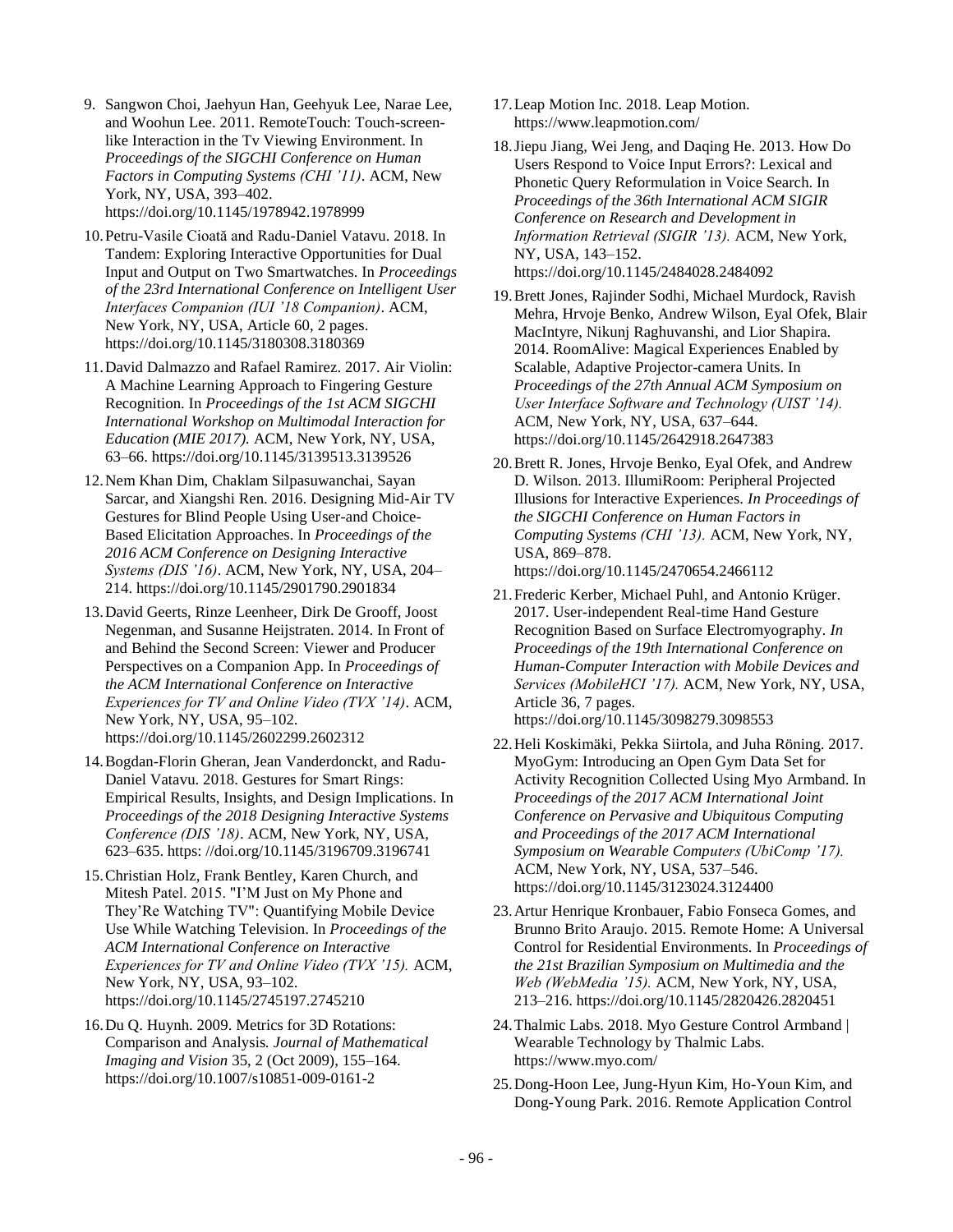Technology and Implementation of HTML5-based Smart TV Platform. In *Proceedings of the 14th International Conference on Advances in Mobile Computing and Multi Media (MoMM '16).* ACM, New York, NY, USA, 208–211. https://doi.org/10.1145/3007120.3007159

- 26.LG. 2018. LG Magic Remove: TV Remotes for Smart TVs. http://www.lg.com/us/magic-remote
- 27.Yihua Lou, Wenjun Wu, Radu-Daniel Vatavu, and Wei-Tek Tsai. 2017. Personalized Gesture Interactions for Cyber-Physical Smart-Home Environments. *Science China Information Sciences* 60, 7 (2017), 072104:1–15. http://dx.doi.org/10.1007/s11432-015-1014-7
- 28.Shao-Ping Lu, Ruxandra-Marina Florea, Pablo Cesar, Peter Schelkens, and Adrian Munteanu. 2017. Efficient Depth-aware Image Deformation Adaptation for Curved Screen Displays. In *Proceedings of the on Thematic Workshops of ACM Multimedia 2017 (Thematic Workshops '17).* ACM, New York, NY, USA, 442–450. https://doi.org/10.1145/3126686.3126692
- 29.Mark McGill, John H. Williamson, and Stephen Brewster. 2016. Examining The Role of Smart TVs and VR HMDs in Synchronous Ata-Distance Media Consumption. *ACM Transactions on ComputerHuman Interaction* 23, 5, Article 33 (Nov. 2016), 57 pages. https://doi.org/10.1145/2983530
- 30.Microsoft. 2018. Kinect Windows app development. https://developer.microsoft.com/en-us/windows/kinect
- 31.George A. Miller. 1956. The magical number seven, plus or minus two: Some limits on our capacity for processing information. *Psychological Review* 63, 2 (1956), 81. http://psycnet.apa.org/doi/10.1037/h0043158
- 32.Michael Miller. 2015*. The Internet of Things: How Smart TVs, Smart Cars, Smart Homes, and Smart Cities Are Changing the World.* Que Publishing, USA.
- 33.Christopher Munroe, Yuanliang Meng, Holly Yanco, and Momotaz Begum. 2016. Augmented Reality Eyeglasses for Promoting HomeBased Rehabilitation for Children with Cerebral Palsy. In *The Eleventh ACM/IEEE International Conference on Human Robot Interaction (HRI '16).* IEEE Press, Piscataway, NJ, USA, 565–565.
	- http://dl.acm.org/citation.cfm?id=2906831.2906981
- 34.Kevin Murnane. 2018. Google's Assistant Has Found A New Home In LG's OLED And Super UHD TVs. https://www.forbes.com/sites/kevinmurnane/2018/01/03 /googles-assistant-has-found-a-new-home-in-lgs-oledand-super-uhd-tvs
- 35.NASA. 2018. NASA TLX | Task Load Index. https://humansystems.arc.nasa.gov/groups/tlx/
- 36.Timothy Neate, Michael Evans, and Matt Jones. 2017. Enhancing Interaction with Dual-Screen Television Through Display Commonalities. In *Proceedings of the*

*2017 ACM International Conference on Interactive Experiences for TV and Online Video (TVX '17).* ACM, New York, NY, USA, 91–103. https://doi.org/10.1145/3077548.3077549

- 37.Noitom. 2018. Perception Neuron by Noitom. https://neuronmocap.com/
- 38.Katrin Plaumann, David Lehr, and Enrico Rukzio. 2016. Who Has the Force?: Solving Conflicts for Multi User Mid-Air Gestures for TVs. In *Proceedings of the ACM International Conference on Interactive Experiences for TV and Online Video (TVX '16).* ACM, New York, NY, USA, 25–29. https://doi.org/10.1145/2932206.2932208
- 39.Jinfeng Rao, Ferhan Ture, Hua He, Oliver Jojic, and Jimmy Lin. 2017. Talking to Your TV: Context-Aware Voice Search with Hierarchical Recurrent Neural Networks. In *Proceedings of the 2017 ACM on Conference on Information and Knowledge Management (CIKM '17).* ACM, New York, NY, USA, 557–566. https://doi.org/10.1145/3132847.3132893
- 40.Bernard Renger, Junlan Feng, Ovidiu Dan, Harry Chang, and Luciano Barbosa. 2011. VoiSTV: Voiceenabled Social TV. *In Proceedings of the 20th International Conference Companion on World Wide Web (WWW '11).* ACM, New York, NY, USA, 253– 256. https://doi.org/10.1145/1963192.1963302
- 41.Richard L. Rutledge, Aaron K. Massey, and Annie I. Antón. 2016. Privacy Impacts of IoT Devices: A SmartTV Case Study. In *Proceedings of the 24th IEEE International Requirements Engineering Conference Workshops (REW '16).* 261–270. https://doi.org/10.1109/REW.2016.050
- 42.Samsung. 2018. Samsung Smart TV: TV Gesture Book. http://www.samsung.com/ph/smarttv/common/guide\_bo ok\_3p\_si/waving.html
- 43.Aaron Tabor, Scott Bateman, Erik Scheme, David R. Flatla, and Kathrin Gerling. 2017. Designing Game-Based Myoelectric Prosthesis Training. In *Proceedings of the 2017 CHI Conference on Human Factors in Computing Systems (CHI '17).* ACM, New York, NY, USA, 1352–1363. https://doi.org/10.1145/3025453.3025676
- 44.Yutaka Tokuda, Mohd Adili Norasikin, Sriram Subramanian, and Diego Martinez Plasencia. 2017. MistForm: Adaptive Shape Changing Fog Screens. In *Proceedings of the 2017 CHI Conference on Human Factors in Computing Systems (CHI '17).* ACM, New York, NY, USA, 4383–4395. https://doi.org/10.1145/3025453.3025608
- 45.Wan-Lun Tsai, You-Lun Hsu, Chi-Po Lin, Chen-Yu Zhu, Yu-Cheng Chen, and Min-Chun Hu. 2016. Immersive Virtual Reality with Multimodal Interaction and Streaming Technology. In *Proceedings of the 18th ACM International Conference on Multimodal*